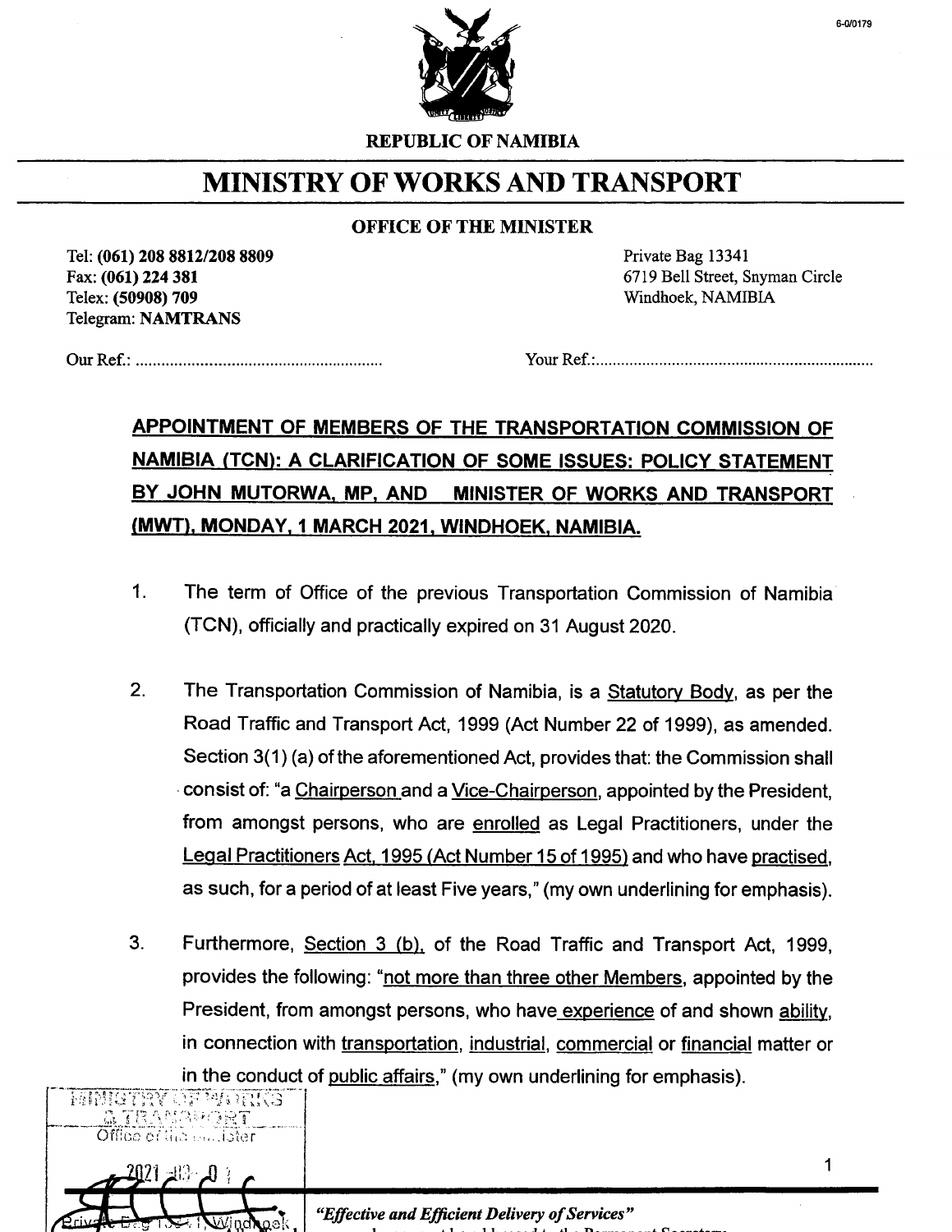- 4. With regard to the term of office of the Commission, Section  $4(1)$  of the Road Traffic and Transport Act, 1999, is unambiguously crystal clear, when the following is stated: "a Member of the Commission shall hold Office, for such period, not exceeding Five. (5) years, as the President may determine, at the time of his or her appointment, but may be re-appointed, at the expiration of that period," (my own underlining for emphasis).
- 5. After, the Ministry of Works and Transport (MWT), through its Department of Transport (DoT), has finalized all the legally required internal administrative procedures and necessary recommendations, H.E. the President of the Republic of Namibia, appointed the following FIVE (5) persons, as the new Members of the Transportation Commission of Namibia; with effect from 1. September 2020 to 31 May 2025:
	- 5.1 Ms Rachel NATHANIEL-KOCH (Chairperson);
	- 5.2 Dr James VICTOR WILLIAM (Deputy Chairperson);
	- 5.3 Mr Johannes N. THIKUSHO (Member);
	- 5.4 Dr Helvi N. PETRUS (MEMBER);
	- 5.5 Mr J.N. SHIPEPE (Member).
- 6. Thereafter, and in order to scrupulously fulfil the specific requirements of Section 3 (5) of the Legal Practitioners Act, 1995 (Act number 15 of 1995), the MWT submitted all the Five (5) Names, of the newly appointed Members of the Transportation Commission of Namibia (TCN), to the Directorate of Legislative Drafting (OLD), within the Ministry of Justice (MoJ), for the purpose of having the said FIVE (5) Names of the Members of the said Transportation Commission of Namibia (TCN), gazetted in the Government Gazette.
- Upon numerous enquiry, about the progress of the gazetting process of the duly and validly appointed FIVE (5) Members of the Transportation Commission, a letter, dated 1 February 2021, was received from the Legislative Drafting Directorate of the Ministry of Justice. Paragraph 3 of the mentioned 1 February 2021 letter, pertinently states the following: "on the 7.



2

• f

 $\cdot$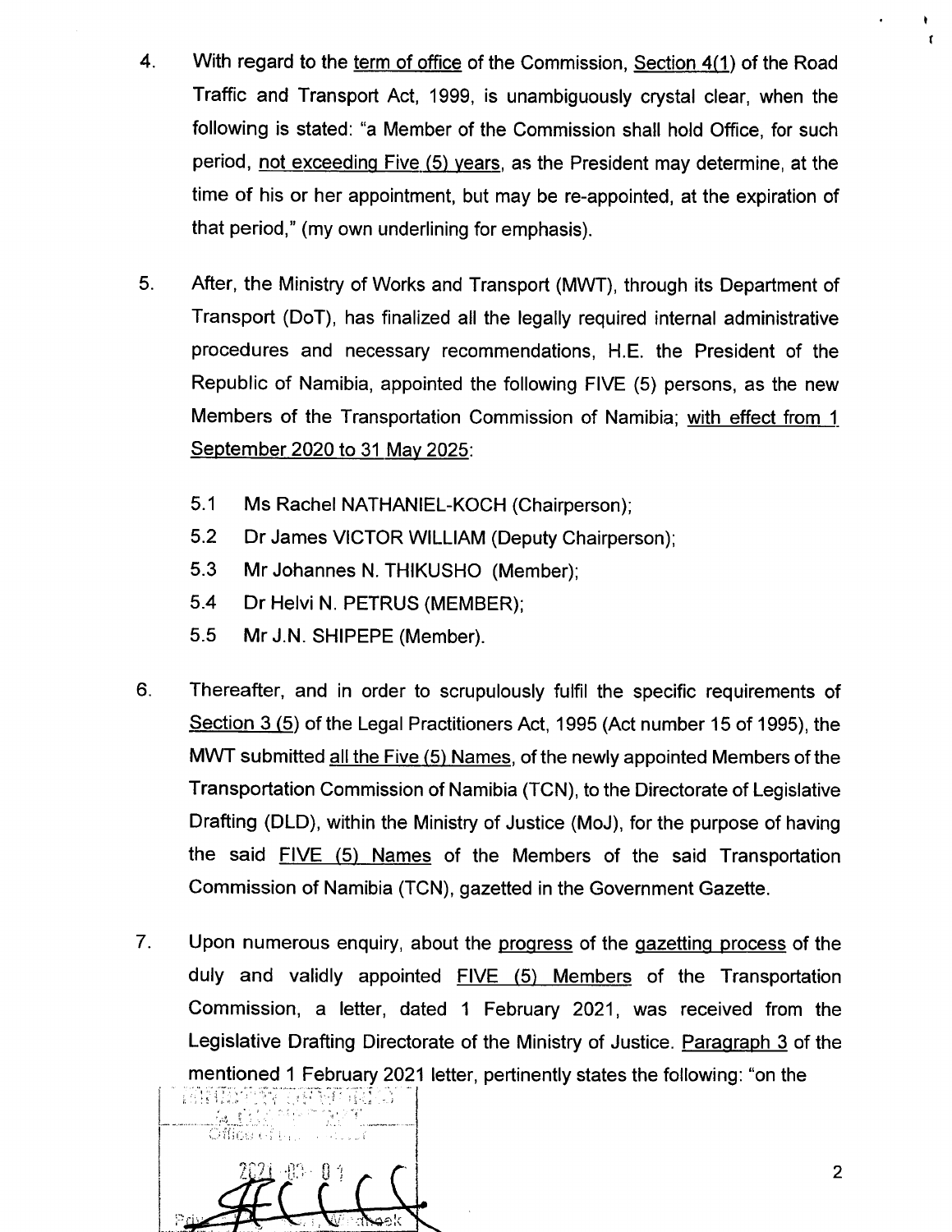presumption that: the appointed Four (4) Members of the Commission, have been validly appointed, kindly find attached hereto, the notice, as requested, together with a certified copy, for publication purposes," (my own underlining for emphasis). The referred to FOUR (4) Members of the Commission are the following persons:

- 7.1 Dr James VICTOR WILLIAM (Deputy Chairperson);
- 7.2 Mr Johannes N. THIKUSHO (Member);
- 7.3 Dr Helvi N. PETRUS (MEMBER);
- 7.4 Mr J.N. SHIPEPE (Member).
- 8. Furthermore, and after a verbatim quotation of SECTION 6 (1) of the Road Traffic and Transport Act, 1999, the same 1 February 2021 letter, categorically states the following in its PARAGRAPHS 5 and 6, respectively: "This means that only the Chairperson can convene a meeting of the Commission and the gazetted Members of the Commission, will not be able to convene legally valid Meetings of the Commission. Furthermore, we advise your office, to approach the Office of the Attorney General, who is the principal Government Advisor, for further advice on this matter;" (quoted from Paragraphs 5 and 6: 1 February 2021 Legislative Drafting's letter).
- 9. In the meantime, it has been confirmed and established that: the FOUR (4) Names, mentioned in PARAGRAPH 7 (a), (b), (c) and (d) of this, 1 March 2021, Policy Statement, was announced and gazetted in the Government Gazette of the Republic of Namibia, on 15 February 2021, Number 7459, Government Notice 19.
- 10. The Attorney General of the Republic of Namibia is currently finalizing his Legal Advice with regard to the correct interpretation of Section 6(1) of the Road Traffic and Transport Act, 1999. The question is: whether the Deputy Chairperson of the Transportation Commission of Namibia is legally empowered "to convene legally valid Meetings of the Commission?"